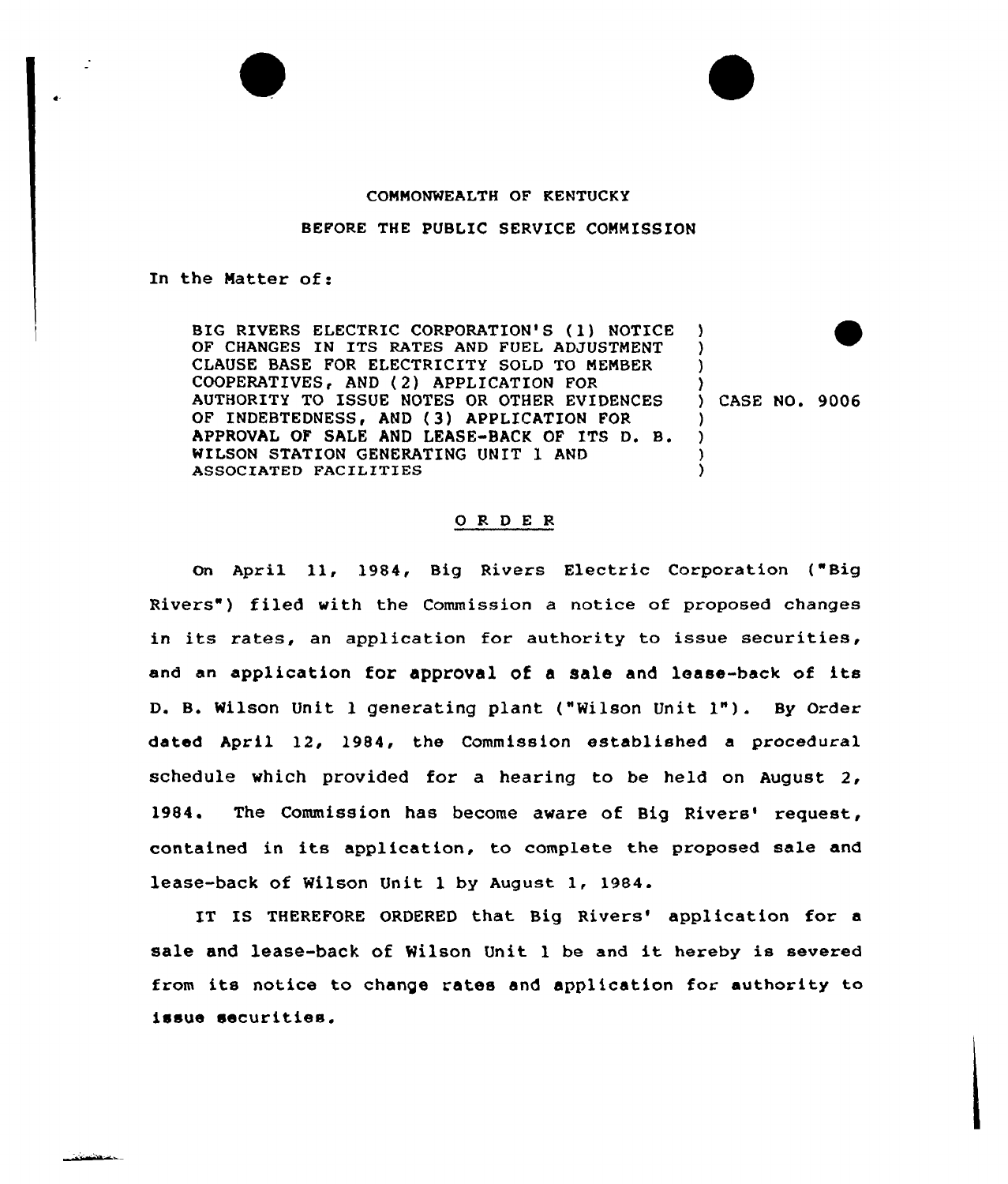IT IS FURTHER ORDERED that, with respect to Big Rivers' application for approval of a sale and lease-back of Wilson Unit 1, a hearing be and it hereby is scheduled to commence on June 12, 1984, at <sup>9</sup> A.N., Eastern Daylight Time, in the Commission's Offices at Frankfort, Kentucky, for the purpose of crossexamination of witnesses of Big Rivers, the presentation of testimony by witnesses of intervenors, and cross-examination of witnesses of intervenors.

IT IS FURTHER ORDERED that Big Rivers shall give notice of the hearing by publishing in a newspaper of general circulation in the areas that will be affected one time not less than 7 nor more than 21 days prior to the hearing giving the purpose, time, place and date of hearing.

IT IS FURTHER ORDERED that the Commission's Order of Procedure, dated April 12, 1984, and as amended by Order dated April 24, 1984, shall remain in full force and effect with respect to Big Rivers' notice of change in rates and application for authority to issue securities.

 $-2-$